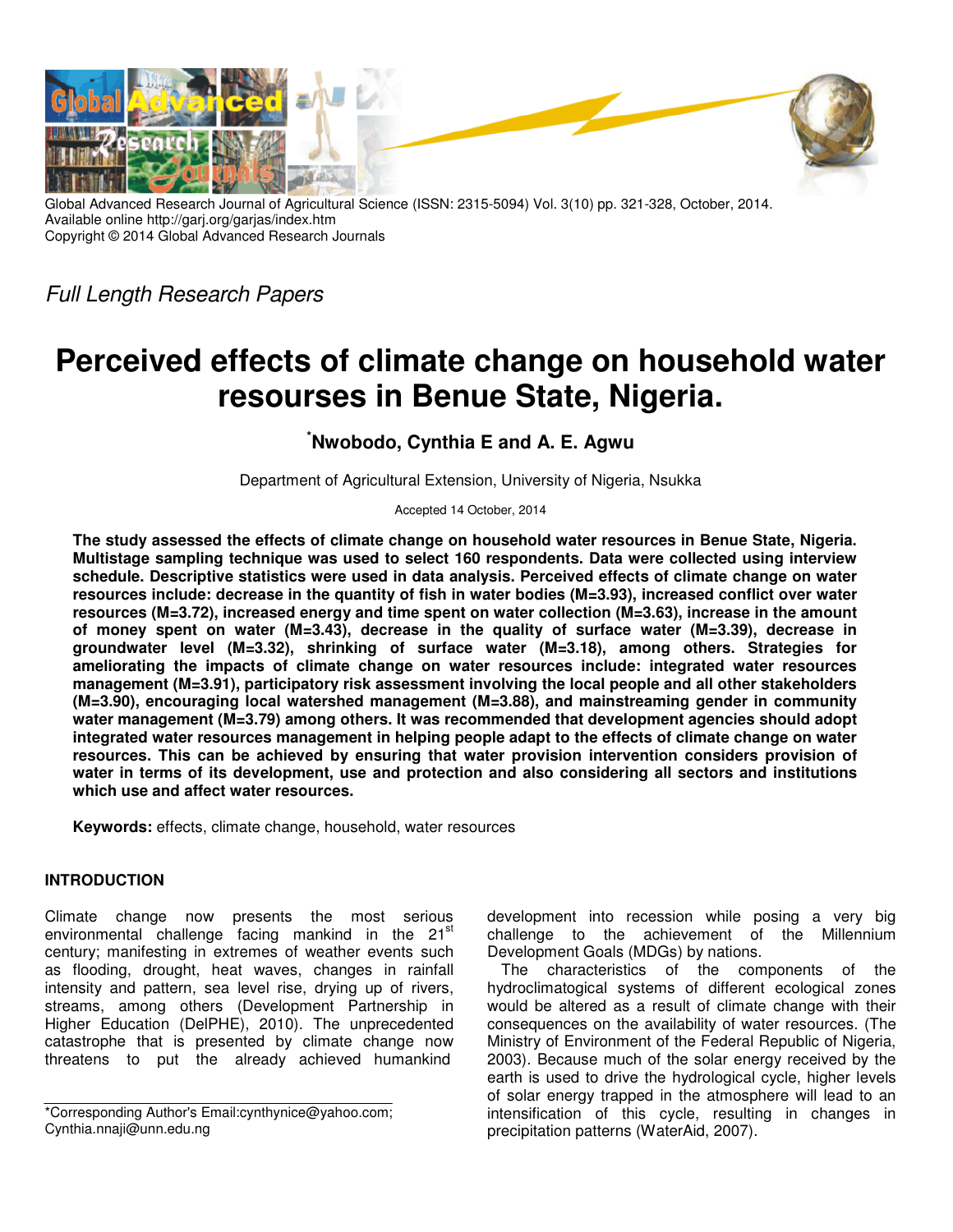Already, 1.1 billion people worldwide do not have access to safe drinking water while 2.4 billion are without access to adequate sanitation (World Health Organization (WHO) and United Nations International Children's Emergency Fund (UNICEF), 2000). According to the impacts of climate change including sea level rise, drought, heat waves, floods and rainfall variation could by 2080 push another 600 million people into malnutrition and increase the number of people facing water scarcity by 1.8 million. Water stress conditions (for instance the disappearance of Lake Chad) according to forecasts, will worsen by 2025, and further increasing women and girl's burden of collecting and transporting water over long distances (International Water and Sanitation Centre (IRC), 2004). In Daudu community in Guma Local Government area of Benue State for instance, households now suffer from acute water scarcity due to a shorter rainy season, which has resulted in the drying out of streams and lowering of the water table. During dry season, women and children spend about three hours daily in search of water (http://www.nigeriaclimatechange.org/docs/). The relevant questions now are: what are the major sources of water for households in the area? What is the seasonality of water resources in the area? What are the effects of climate change on household water resources in the area? What are the strategies for ameliorating the effects of climate change on household water resources in the area?

# **Objectives of the study**

The overall purpose of the study was to assess the effects of climate change on household water resources in Benue State, Nigeria. The specific objectives were to:

(i) identify the major sources of water for households in the area;

(ii) determine the seasonality of water resources in the area;

(iii) ascertain the effects of climate change on household water resources; and

(iv) ascertain the strategies for ameliorating the effects of climate change on water resources in the area.

## **MATERIALS AND METHODS**

The study was carried out in Benue state. The State is located between longitude 7°44'E and 9°55'E and between latitude 6°29'N and 8°7'N. All the households in the State constituted the population for the study. Multistage sampling technique was used in sample selection. Benue State has 3 agricultural zones (Northern, Central and Eastern Zone). Northern and Eastern zones were randomly selecte. Two blocks (Kastina-Ala and Konshisha) were randomly selected from Eastern zone and two blocks

(Gboko and Gwer-west) were randomly selected from the Northern zone too; giving a total of four blocks. In each block, two circles were randomly selected. Twenty households were randomly selected from the list of households in each circle; giving a total of one hundred and sixty (160) households. However, only 156 copies of the interview schedule were well filled and used in data analysis. Data on sex (i.e male or female), age (years), marital status (i.e single, married, divorced or widowed) were collected at the nominal level. Household size and number of years spent in the community were collected at ordinal level. Data on major source of water for households were collected by asking respondents to tick against the source of water for their households from a list provided and to indicate which source they used for each month of the year (in order to determine the seasonality of water resources in the area). Information on the effects and strategies for ameliorating the effects of climate change on water resources were collected using Lykert-type scale. Data were analyzed using percentage, mean scores and standard deviation.

## **RESULTS AND DISCUSSION**

Table 1 shows that majority (61.5%) of the respondents were male. This shows that there were more male than female-headed households in the area. The mean age of the respondents was 46.1 years. This implies that the respondents were old enough to make rational decisions/contributions in issues regarding water provision. The results also show that majority (72.4%) of the respondents were married with a mean household size of 13 persons. This shows that households in the area are quite large implying that they could be finding the problem of water scarcity quite difficult to manage at the household level since increasing demand for water has been reported to be directly related to population growth (http://www.unfpa.org/rh/ planning/mediakit /docs /sheet3 .pdf). Majority (72.4%) of the respondents had farming as their major occupation. The finding is in line with Hilhorst, Marti, Adiya and Korrie (nd) who stated that farming is the key livelihood activity in Benue State, with yam and cassava being the main crops. The implication of this is that since agriculture in developing countries has been reported to suffer the worse negative impacts of climate change (IPCC, 2001), the livelihood of households in this area is put in serious danger by this climate change. The mean number of years spent in the community by the respondents was 29.5 years. This shows that majority of the respondents had stayed for almost three decades in the community. Since climate change occurs over timescales ranging from decades to millions of years (FAO, 2007), the implication of this finding is that they have should have had some experience with regards to the effects of climate change on water resources in the area.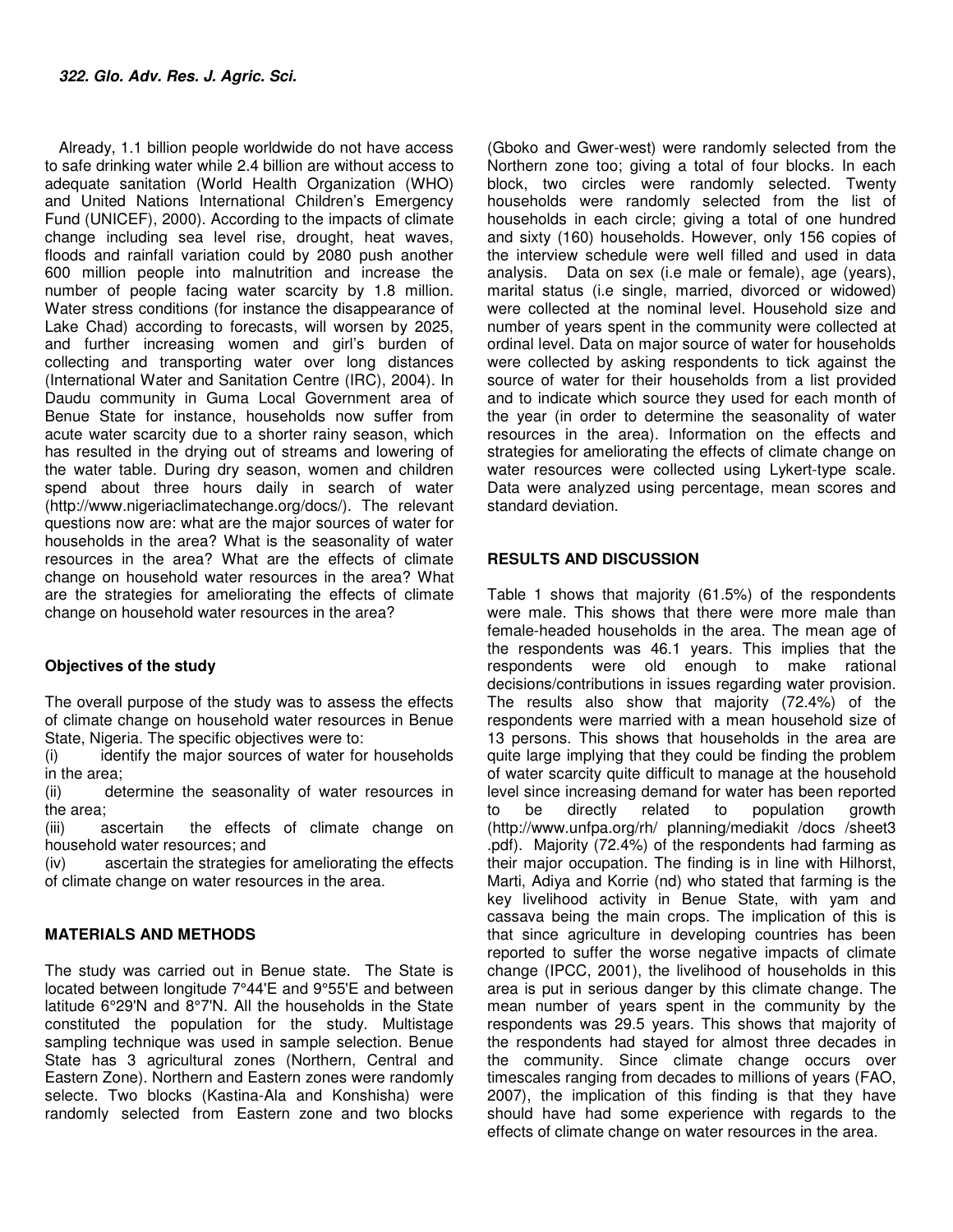| <b>Socio-Economic Characteristics</b>               | <b>Frequency</b> | Percentage<br>(%) | <b>Mean</b><br>M |
|-----------------------------------------------------|------------------|-------------------|------------------|
| Sex:                                                |                  |                   |                  |
| Male                                                | 96               | 61.5              |                  |
| Female                                              | 50               | 38.5              |                  |
| Age                                                 |                  |                   |                  |
| $1 - 20$                                            | 11               | 7.0               |                  |
| $21 - 40$                                           | 64               | 41.3              |                  |
| 41-60                                               | 44               | 28.4              | 46.1             |
| $61 - 80$                                           | 26               | 16.8              |                  |
| 81 and above                                        | 10               | 6.5               |                  |
| <b>Marital status</b>                               |                  |                   |                  |
| Single                                              | 26               | 16.7              |                  |
| Married                                             | 113              | 72.4              |                  |
| Widowed                                             | 15               | 9.6               |                  |
| Divorced                                            | $\overline{c}$   | 1.3               |                  |
| <b>Major occupation</b>                             |                  |                   |                  |
| Farming                                             | 113              | 72.4              |                  |
| Trading                                             | 11               | 7.1               |                  |
| Civil/public service                                | 16               | 10.5              |                  |
| Artisanship                                         | 6                | 3.8               |                  |
| Unemployed                                          | $\overline{c}$   | 1.2               |                  |
| Native medicine                                     | $\overline{c}$   | 1.3               |                  |
| Studentship                                         | 6                | 3.8               |                  |
| Estimated monthly household income(N)               |                  |                   |                  |
| $\leq 5000$                                         | 68               | 43.6              |                  |
| 5001-10,000                                         | 28               | 17.9              |                  |
| 10,0001-15,000                                      | 8                | 5.1               | 31703.7          |
| 15,001-20,000                                       | 16               | 10.3              |                  |
| 20,001 and above                                    | 36               | 23.1              |                  |
| Awareness of climate change                         |                  |                   |                  |
| Aware                                               | 153              | 98.7              |                  |
| Not aware                                           | $\overline{c}$   | 1.3               |                  |
| Do you think climate change effects water resources |                  |                   |                  |
| Yes                                                 | 156              | 100               |                  |

 **Table 1. Percentage distribution of respondents according to socio-economic characteristics** 

Entries in Table 1 also shows that majority (98.7%) of the respondents indicated they were aware of climate change. This finding agrees with Ozor, Madukwe, Onokala, Enete et al., (2010) who asserted that most farmers in southern Nigeria are aware of climate change issues. This awareness will invariably make people in this area very responsive to actions designed to tackle the impacts of climate change on water resources in the area. From the Table, all (100%) of the respondents indicated that climate change affects water resources. This finding implies that all the people in the area are experiencing the impacts of climate change on water resources.

#### **Major sources of water for households**

Table 2 shows the distribution of respondents according to major sources of water for households. From the Table, a large proportion (45.4%) of the respondents sourced water from well within their homes, 37.4% sourced from rivers/streams/springs, 20.5% sourced from public well, 12.1% sourced from rain water, 8.6% sourced from borehole, 4.6% sourced from packaged water, 2.9% sourced from water tanker/vendors, another 2.9% sourced from ponds, 1.7% sourced from tap within their homes and 0.6% sourced from public tap.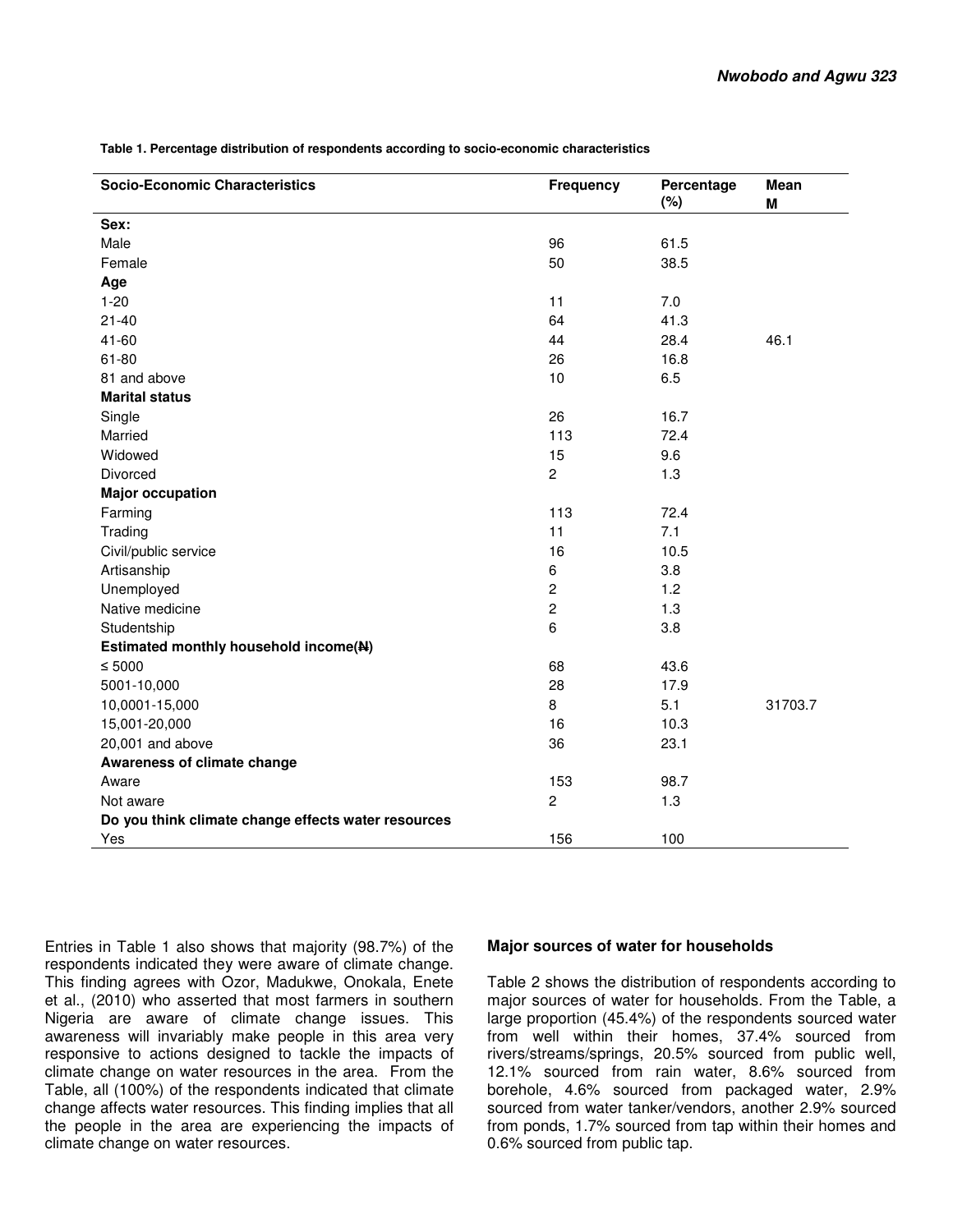| Major sources of water for households | <b>Frequency</b> | Percentage (%) |
|---------------------------------------|------------------|----------------|
| Well within home                      | 79               | 45.4           |
| Public well                           | 35               | 20.5           |
| Tap within home                       | 3                | 1.7            |
| Public tap                            |                  | 0.6            |
| Borehole                              | 15               | 8.6            |
| Rivers/streams/springs                | 65               | 37.4           |
| Rain water                            | 21               | 12.1           |
| Tanker/water vendors                  | 5                | 2.9            |
| Packaged                              | 8                | 4.6            |
| Ponds                                 | 5                | 2.9            |

 **Table 2. Percentage distribution of respondents according to major sources of water for households** 

\*multiple response

**Table 4. Percentage distribution of respondents according to seasonality of water resources** 

|                           | January | February | <b>March</b> | <b>April</b> | May                      | Jun<br>е                 | July                     | <b>August</b>            | <b>September</b>         | October                  | <b>November</b> | <b>December</b> |
|---------------------------|---------|----------|--------------|--------------|--------------------------|--------------------------|--------------------------|--------------------------|--------------------------|--------------------------|-----------------|-----------------|
| Water<br><b>Resources</b> | $\%$    | %        | %            | %            | %                        | $\%$                     | %                        | %                        | %                        | %                        | %               | %               |
| Well                      | 58.3    | 60.0     | 59.5         | 58.3         | 64.1                     | 64.1                     | 64.8                     | 64.8                     | 64.1                     | 55.0                     | 54.4            | 54.4            |
| Streams/<br><b>Rivers</b> | 37.1    | 33.9     | 39.1         | 35.8         | 30.1                     | 31.9                     | 29.4                     | 29.4                     | 30.1                     | 39.1                     | 39.1            | 39.1            |
| Rain                      | 0.6     | 0.6      | 0.6          | 12.2         | 82.1                     | 89.6                     | 89.7                     | 89.7                     | 88.4                     | 21.1                     | 1.9             | 1.3             |
| Pond                      | 1.3     | 1.3      | 1.3          | 1.3          | 1.3                      | 1.3                      | 1.3                      | 1.3                      | 1.3                      | 1.3                      | 1.9             | 1.9             |
| Tanker/Wate<br>r vendor   | 2.6     | 2.6      | 3.1          | 2.6          | 1.9                      | $\overline{\phantom{a}}$ | $\overline{\phantom{0}}$ | $\overline{\phantom{0}}$ | $\overline{\phantom{0}}$ | 2.6                      | 3.1             | 3.1             |
| Borehole                  | 4.4     | 4.7      | 4.4          | 3.8          | 3.1                      | 2.6                      | 1.9                      | 1.9                      | 1.9                      | 3.8                      | 5.7             | 5.7             |
| Satchet<br>Water          | 0.6     | 0.6      | 0.6          | 0.6          | 0.6                      | 0.6                      | 0.6                      | 0.6                      | 0.6                      | 0.6                      | 0.6             | 1.3             |
| Pipe-borne<br>water       | 0.6     | 0.6      | 0.6          | 0.6          | $\overline{\phantom{a}}$ |                          |                          |                          |                          | $\overline{\phantom{a}}$ | 0.6             | 0.6             |

**\*multiple response**

The study is in line with UNEP (1999) which noted that, due to inter-annual variability of rainfall in Africa, many are becoming dependent on groundwater. Also, with De Wit (2006) who noted that in Africa, much of the population relies on surface water supplies. The implication is that people in the area are very much dependent on natural water sources which are much threatened by climate change and thus could suffer most of the impacts of climate change on water resources.

#### **Seasonality of water resources**

Data in Table 4 show the distribution of respondents according to seasonality of water resources. From the table, majority of the respondents sourced water from the well during the months of January (58.3%), February (60.0%), March (59.5%), April (58.3%), May (64.1%), June (64.1%), July (64.8%), August (64.8%), September (64.1%), October (55.0%), November (54.4%) and December (54.4%). A good proportion of the respondents sourced water from the streams/rivers during the months of January (37.1%), February (33.9%), March (39.1%), April (35.5%), May (30.1%), June (31.9%), July (29.4%), August (29.4%), September (30.1%), October (39.1%), November (39.1%), and December (39.1%). From the table also, majority of the respondents sourced water from rain during the months of May (82.1%), June (89.6%), July (89.7%), August (89.7%) and September (88.4%).

This shows that well and streams/rivers were all-yearround water sources in the area while rain is a water source for the period of May-September. Personal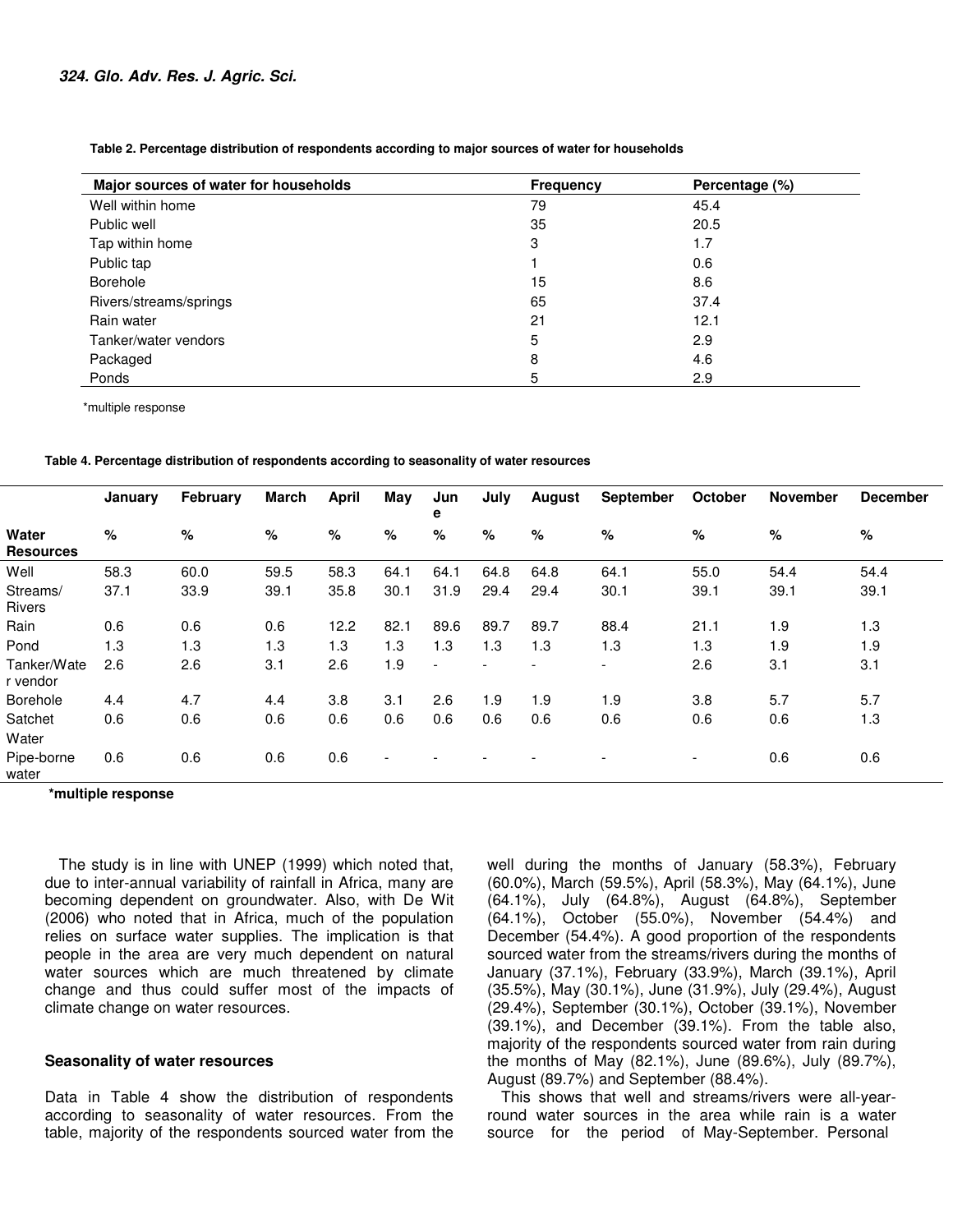

**Figure 1. Mean distribution respondents according to quantity of water used by their household per day during water stress and when there is no water stress** 

observation showed that many people in the study area live in mud houses with thatched roofs. They therefore could not collect good quality and quantity of water during rains. Also, they are poor and many do not have large containers to conserve rain water against scarce periods. A report indicates that the changes in temperature and precipitation (as a result of climate change) have major impacts on lakes, streams, groundwater and wetlands (http://www.wicci.wisc.edu/report/WICCI-Chapter-3.pdf).

This result therefore implies that households in the area are much vulnerable to the effects of climate change on water resources since well (groundwater) and streams were the all-year-round water sources in the area.

## **Quantity of water used by households per day during water stress and when there is no water stress**

Figure 1 shows the mean distribution of respondents according to quantity of water used during water stress and when there is no water stress. From the figure, each household could comfortably use about 192.89 litres of water if water is in abundance but because of the water scarcity, each used 98.858 litres of water per day. This shows that people in the area were using less than half the quantity of water they would ordinarily use because of the increased scarcity of water in the area.

#### **Effects of climate change on water resources**

The result of the respondents' perceived effects of climate change on water resources are shown in Table 6. The result revealed that fifteen (15) out of the thirty two (32) variables were perceived by the respondents as effects of climate change on water resources in the area. The

variables include: decrease in the quantity of fish in water bodies (M=3.93), increased conflict over water resources (M=3.72), increased energy and time spent on water collection (M=3.63), increased wilting of crops in the field due to moisture stress (M=3.57), increase in the amount of money spent on water (M=3.43), decrease in the quality of surface water (M=3.39), loss of some fish species (M=3.33), decrease in groundwater level (M=3.32), decrease in groundwater quality (M=3.29), increase in water borne disease (M=3.29), shrinking of surface water (M=3.18), drying up of rivers and lakes (M=3.16), increased spread of water related diseases (M=3.04), increase in frequency of drought (M=2.67) and low rainfall intensity (M=2.59).

These findings are in line with United Nations Framework Convention on Climate Change (UNFCCC, 2006) assertion that presently, water availability is decreasing in Africa with disparities between the location of and need for water resources. UNFCCC (2001) also stated that reduction in water quantity will lead to reduction in water quality and associated impacts on health and biodiversity. On the other hand, Ozor (2008), noted that there is a widespread drying up of streams and rivers in many communities in Nigeria due to climate change ultimately leading to their search for water in neighbouring communities with the attendant man hour losses, propensity to trigger conflicts and hardship on the people.

However, three of these variables including loss of some fish species (M=3.33; 1.153), increase in water-borne diseases (M=3.29; 1.019) and increased spread of water related diseases (M=3.04; 1.102) had high standard deviation implying that the respondents' perceptions on these variables were quite diverse.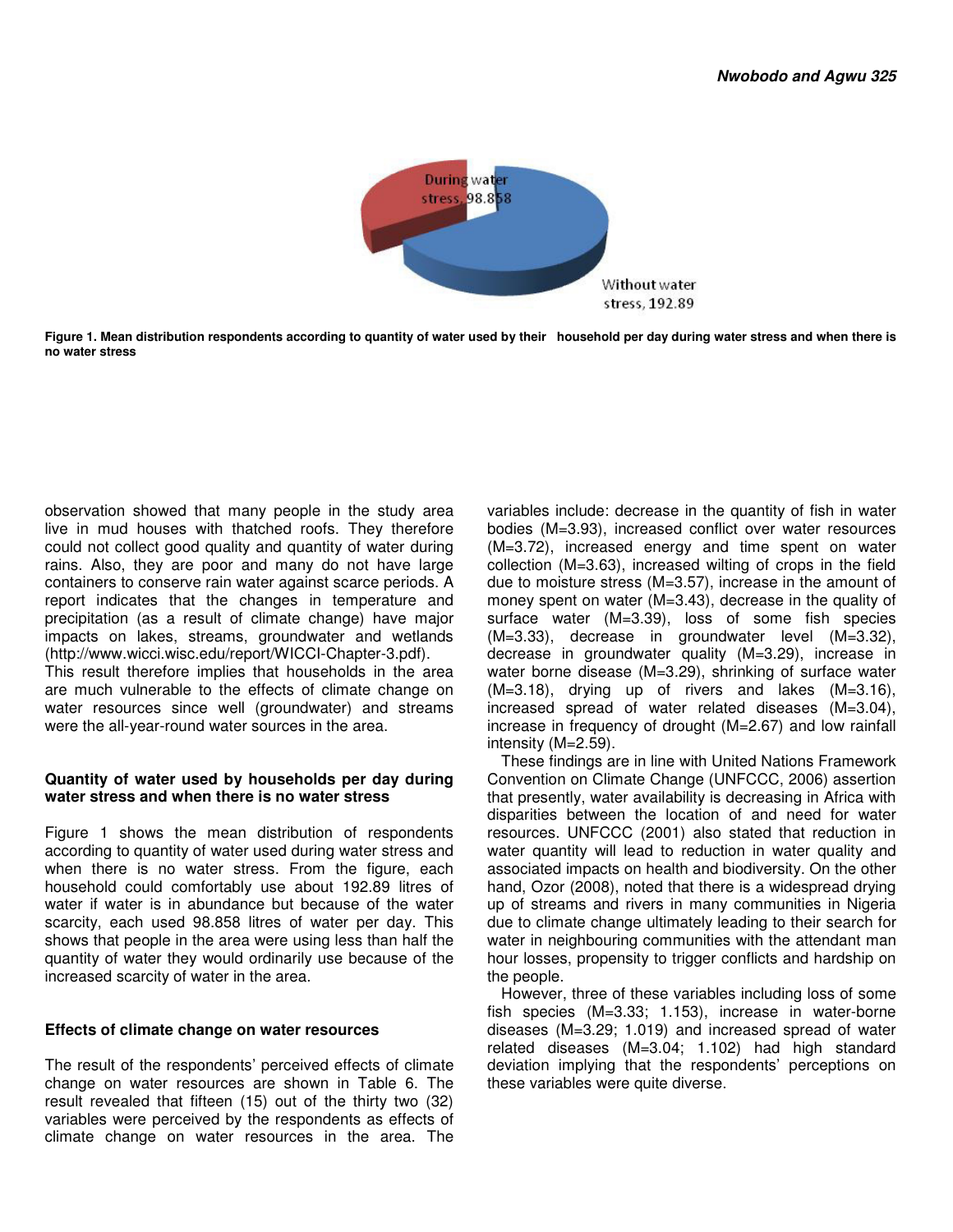**Table 6. Mean distribution of respondents according to perceived effects of climate change on water resources** 

| Effects of climate change on water resources                             | М       | <b>SD</b> |
|--------------------------------------------------------------------------|---------|-----------|
| Improvement in the quality of surface water                              | 1.93    | 0.595     |
| Decrease in the quantity of surface water                                | $3.39*$ | 0.924     |
| Improvement in the quality of groundwater quality                        | 2.03    | 0.656     |
| Decrease in groundwater quality                                          | $3.29*$ | 0.974     |
| Increase in groundwater level                                            | 2.07    | 0.686     |
| Decrease in groundwater level                                            | $3.32*$ | 0.914     |
| Shrinking of surface water                                               | $3.18*$ | 0.949     |
| Drying up of rivers and lakes                                            | $3.16*$ | 0.960     |
| Increase in water borne diseases                                         | $3.29*$ | 1.019     |
| Increase in the amount of money spent on water                           | $3.43*$ | 0.940     |
| Increased frequency of flooding                                          | $1.73*$ | 0.705     |
| Increase in frequency of drought                                         | $2.67*$ | 0.776     |
| Decrease in frequency of drought                                         | 1.77    | 0.712     |
| High intensity rainfall                                                  | 1.80    | 0.697     |
| Low intensity rainfall                                                   | $2.59*$ | 0.897     |
| More intense and frequent storms                                         | 1.75    | 0.642     |
| More intense and frequent least waves                                    | 2.28    | 0.909     |
| Increased energy and time spent on water collection                      | $3.63*$ | 0.778     |
| Higher water temperatures                                                | 2.07    | 0.781     |
| Lower water temperatures                                                 | 2.13    | 0.811     |
| Salinization of groundwater                                              | 1.97    | 0.761     |
| Increased spread of water related diseases                               | $3.04*$ | 1.102     |
| Increased incidence of wild fire                                         | 1.96    | 0.745     |
| Increased erosion                                                        | 1.75    | 0.673     |
| Increased mortality of young fish due to rising water temperature        | 1.30    | 0.668     |
| Loss of some fish species                                                | $3.33*$ | 1.153     |
| Disruption of safe water supplies through flood damage to infrastructure | 1.27    | 0.639     |
| Loss of crops to floods                                                  | 1.30    | 0.618     |
| Loss of lives and property of floods                                     | 1.35    | 0.733     |
| Increased conflict over water resources                                  | $3.72*$ | 0.679     |
| Increased wilting of crops in the field due to moisture stress           | $3.57*$ | 0.706     |
| Decrease in quantity of fish in water bodies                             | $3.93*$ | 0.414     |

# **Strategies for ameliorating the impacts of climate change on water resources**

Entries in Table 7 show that seventeen (17) out of the eighteen (18) variables were perceived by the respondents as strategies for ameliorating the impacts of climate change on water resources. Some of the variables include: integrated water resources management (M=3.91), clarifying the legal entitlement to water for all users (M=3.91), participatory risk assessment involving the local people and all other stakeholders (M=3.90), provision of water supply infrastructure such as pipe-borne water and boreholes (M=3.89), provision of capacity building opportunities for women to diversify their sources of livelihood (M=3.89). Others include: engaging the beneficiary community for which water provision is planned (M=3.88), encouraging local watershed management (M=3.88), organizing gender specific technical training programmes on water resources management (M=3.88), modification of irrigation techniques (M=3.88), provision of new irrigation schemes and dams (M=3.86), proper enforcement of laws on watershed protection (M=3.84), modification of cropping calendars (M=3..82), mainstreaming gender in community water management (M=3.79) and avoiding gender bias in household water provision (M=3.77).

The findings agree with IRC (1995) suggestions, that projects to supply drinking water, improve sanitation and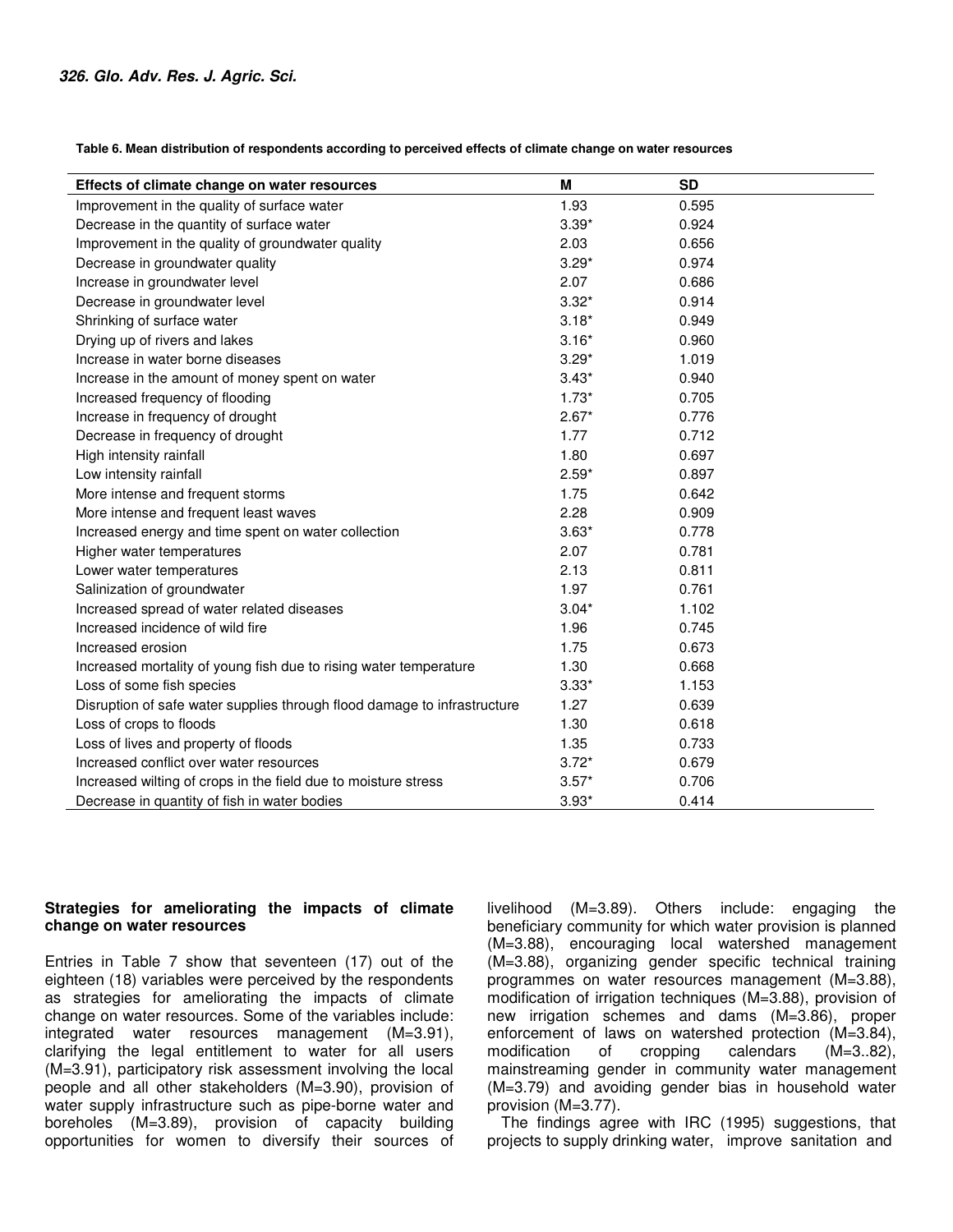**Table 7. Mean distribution of respondents according to perceived strategies for ameliorating the impacts of climate change on water resources** 

| Strategies for ameliorating the impacts of climate change on water resources                                    | Mean    | <b>SD</b> |
|-----------------------------------------------------------------------------------------------------------------|---------|-----------|
| Provision of water supply infrastructure such as pipe borne water                                               | $3.89*$ | 0.448     |
| Provision of new irrigation scheme and dams                                                                     | $3.86*$ | 0.471     |
| Engaging the beneficiary community for which water provision is planned                                         | $3.88*$ | 0.484     |
| Integrated water resources management                                                                           | $3.91*$ | 0.383     |
| Creating awareness to the people as to the impacts or impending impacts of climate change on water<br>resources | $3.87*$ | 0.441     |
| Encouraging local watershed management                                                                          | $3.88*$ | 0.415     |
| Clarifying the legal entitlement to water resources for all users                                               | $3.91*$ | 0.352     |
| Participatory risk assessment involving the local people and all other stakeholders                             | $3.90*$ | 0.414     |
| Mainstreaming gender in community water management                                                              | $3.79*$ | 0.672     |
| Traditional breeding of crops, forage and livestock and fishery specie                                          | $3.85*$ | 0.429     |
| Implementation of seasonal climate forecasting.                                                                 | 1.74    | 1.241     |
| Modification of cropping calendars                                                                              | $3.82*$ | 0.514     |
| Organizing gender specific technical training programmes in water                                               | $3.88*$ | 0.487     |
| Modification of irrigation techniques                                                                           | $3.88*$ | 0.381     |
| Provision of capacity building opportunities for women to diversify their income                                | $3.89*$ | 0.478     |
| Avoiding gender bias in household water provision                                                               | $3.77*$ | 0.699     |
| Afforestation initiatives                                                                                       | $3.83*$ | 0.441     |
| Proper enforcement of laws on watershed protection                                                              | $3.84*$ | 0.527     |

protect drinking water resources should have more fundamental and developmental aims. They should not only improve local conditions and practices, but by the way they work with the people they also strengthen the latter's capabilities to bring about and preserve these changes, improve their living conditions and stimulate the undertaking of new development activities in their homes and communities. The results also show that respondents agree to the fact that gender mainstreaming in community water management can improve adaptation to the impacts of climate change on water resources; and just as IRC (2004a) noted that involving men and women in influential roles at all levels can hasten the achievement of sustainability in the management of scarce water resources. The only variable that the respondents did not perceive as a strategy for ameliorating the impacts of climate change on water resources which is implementation of seasonal climate forecasting  $(M = 1.74)$ ; 1.241) had a high standard deviation This shows that the respondents actually had divergent views as to the potentials of this strategy in helping them cope with the impacts of climate change on water resources.

## **RECOMMENDATIONS**

Based on the findings of the study, is was recommended that local watershed management should be encouraged. The local people should be sensitized on the need to preserve their indigenous knowledge on watershed management. They should be sensitized on the need to plant trees within their communities and especially around watersheds. Government should also embark on some afforestation initiatives to help moderate the impacts of excessive heat on the environment. There should be proper enforcement of laws on watershed protection. There is also a need for provision of water supply infrastructure such as pipe-borne water and boreholes for the communities. New irrigation schemes and dams should be provided. This can be done by adopting some cost effective locally made irrigation techniques that could be affordable by the local people

#### **REFERENCES**

- De Wit M (2006). The perception of and adaptation to climate change in Africa. CEEPA Discussion Paper No.10. University of Pretoria.
- Development Partnership in Higher Education (DelPHI) (2010). A Framework for Agricultural Adaptation to Climate Change in Southern Nigeria. AResearch report of DelPHI Project 326.
- Food and Agricultural Organization (FAO) (2007). Adaptation to climate change in Agriculture, Forestry and Fisheries; perspectives, Framework priorities. Rome: FAO Available at: www.fao.org/icatalog/inter.e.htm/13/11/07. Retrieved on 13/11/07.
- German Advisory Council (WBGU) (2005). *Fighting Poverty through Enviromental Policy*. U.K.Cromwell
- http://www.nigeriaclimatechange.org/docs/
- http://www.unfpa.org/rh/ planning/mediakit /docs /sheet3 .pdf